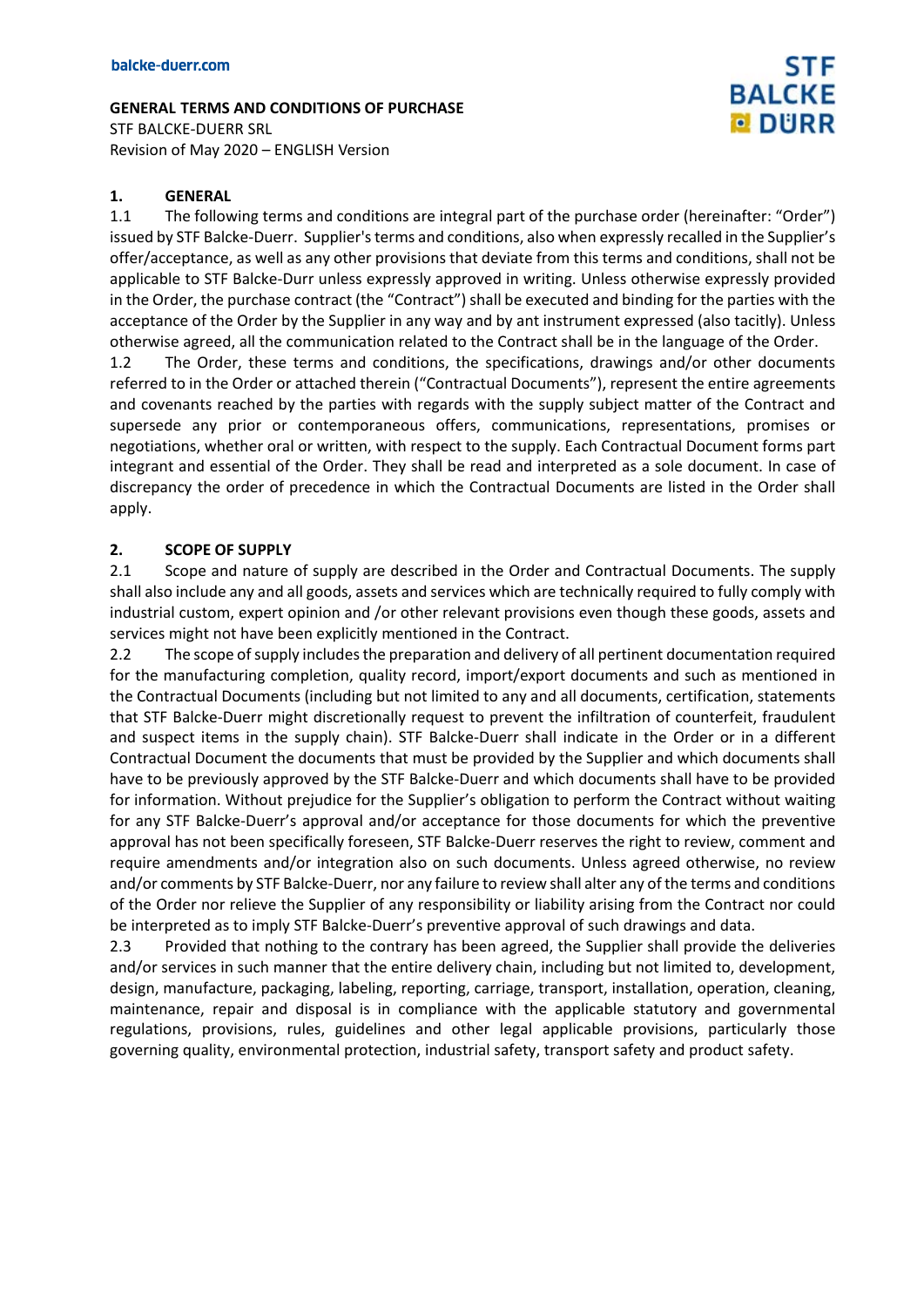STF BALCKE-DUERR SRL Revision of May 2020 – ENGLISH Version

### **3. PRICE**

3.1 The price stated in the Order shall constitute full and comprehensive payment for the supply perfectly and properly completed in all its parts, and accessories, according to the Contract, including all costs, taxes, duties and fees and other charges incurred by the Supplier or related to the supply unless otherwise expressly specified (the "Price").

**STF** 

**BALCKE DURR** 

3.2 The Price is meant fixes and invariable. Unless agreed otherwise in writing, Supplier shall not be entitled to Price revisions for any reason including increase in the costs on labor and raw materials.

3.3 Unless otherwise agreed in the Order, the Price shall be due and payable upon 90 days from the invoice end of month. Payment of the Price shall not constitute acceptance of the supply nor release the Supplier from their obligations and liabilities.

### **4. DELIVERY TERMS**

4.1 All the terms stated in the Contract are material and binding, including the terms agreed for the delivery during the execution of materials and technical documentation. Unless agreed otherwise in writing, the "Delivery Date" stated in the Order refers to the delivery of the supply completed with all technical documentation pursuant to point 2.2 above. Deliveries before the agreed delivery dates shall entitle STF Balcke-Duerr to refuse supply/service until it is due.

4.2 Supplier shall immediately notify STF Balcke-Duerr if the timely performance under the Contract is delayed or is likely to be delayed. In this case, STF Balcke-Duerr shall have the authority to instruct the Supplier and request them to take any measure deemed opportune to expedite the delivery. Without prejudice for STF Balck-Duerr's right to the penalty for delay and to be indemnified of any damages, Supplier shall be the sole responsible for all costs and expenses related to the actions requested to expedite the delivery and shall indemnify and keep the STF Balcke-Duerr harmless of any damages, costs and expenses incurred in relation to any expediting measures. No instructions provided by the STF Balcke-Duerr nor expediting measures directly taken shall be in anyway interpreted as STF Balcke-Duerr's waiver of any of Supplier's obligations and/or STF Balcke-Duerr's right of indemnifications.

4.3 STF Balcke-Duerr shall be entitled to refuse partial or incomplete deliveries not previously agreed upon with the Supplier.

4.4 Supplier shall notify STF Balcke-Duerr of the expected delivery date no later than 14 (fourteen) days prior to the agreed delivery date. Unless otherwise agreed in writing, within the same term Supplier shall submit copies of the packing lists.

4.5 All components shall be marked and packed in accordance with STF Balcke-Duerr instructions and, in any case, in a suitable manner for the relative transport. Packaging and/or other protection shall be such as to allow handling and stowage without damage as well as effective protection from natural deterioration of materials, both in loading, unloading, transport and during storage in warehouse or in users 'plant.

### **5. STORAGE**

5.1 Supplier agrees that, if required and so requested by STF Balcke-Duerr in writing, the supply shall be stored at the Supplier's premises at his own cost, risk and expense for up to three (3) months after the readiness of shipment has been notified to STF Balcke-Duerr pursuant to the Contract. In the event that STF Balcke-Duerr requests to Supplier an extension of the interim storage period, the Parties shall make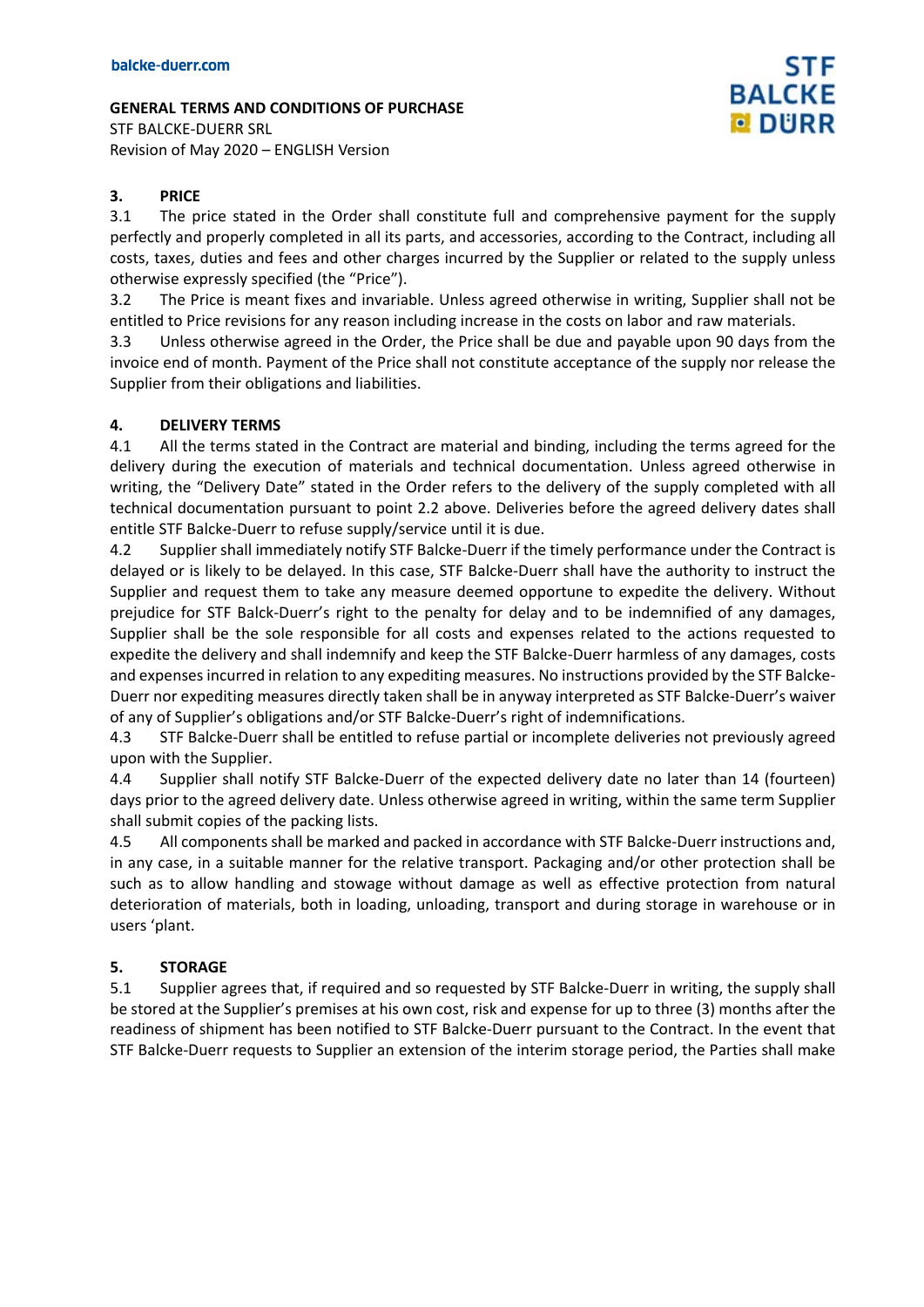**GENERAL TERMS AND CONDITIONS OF PURCHASE** STF BALCKE-DUERR SRL

Revision of May 2020 – ENGLISH Version

a separate, mutually acceptable agreement concerning the terms, conditions and compensation for the Supplier.

## **6. PENALTY FOR DELAYED DELIVERY**

6.1 Without prejudice for any other remedy granted by the Contract or by the law if Supplier fails to meet any delivery term and/or complete the services in due time, STF Balcke-Duerr shall be entitled to claim penalties of 1 % of the Price for each week or part of the week of delay up to a maximum of 10% of the Price. STF Balcke-Duerr's rights to claim damages exceeding the maximum penalty amount remain unaffected.

6.2 For the purpose of this provision, the defective and/or incomplete supply of materials and/ or document shall be treated as delayed delivery.

### **7. INVOICING AND PAYMENTS**

7.1 Each invoice shall be anticipated by email with the relevant annexes, shall refer to one contract and indicate:

- Number and date of the Order;
- Position number of the Order;
- Number and date of the delivery notification or of the delivery note;
- Payment conditions agreed in the Order.

7.2 Supplier shall be authorized to issue the relevant invoices at the terms and conditions provided in the Order. The invoices not in compliance with the provisions of this section shall be rejected. Offset invoicing shall not be admitted or accepted.

7.3 STF Balcke-Duerr is entitled to offset receivables due to Supplier against all receivables also due to controlled and/or associated companies.

7.4 Supplier shall not be entitled to transfer or assign any of the credit rights arising from the Order without the STF Balcke-Duerr's prior written consent.

### **8. INSPECTIONS AND TESTS**

8.1 In order to asses Supplier's work quality, conformance with the technical specifications and compliance with applicable laws and terms of the Contract, STF Balcke-Duerrshall be authorized to check, inspect and test all Supplier's activities in every phase of the execution, including the engineering, procurement and manufacturing, storage, loading and unloading at the Supplier's premises as well as at the Sub-Suppliers'/Sub-Contractors premises (or associated and/or partners). Exercise of this right to inspect, test, expedite shall in no way relieve Supplier of its obligations and liability for the conformity of the supply to the specification and all terms and conditions set forth in the contract.

8.2 If the Order or other Contractual Document provides for any specific tests, inspections and/or witness points to be completed during the execution of the Contract, the activities cannot be continued without the competent inspector's release or written waiver of test/inspection/witness point.

8.3 Supplier shall notify STF Balcke-Duerr in writing at least 8 (eight) calendar days prior to each of scheduled final test/inspection/witness point. Such final inspection/test as well as a failure to inspect/accept, reject of the supply or failure to detect defects by test/inspection/witness point or audit shall neither relieve Supplier from responsibility for such defects and non-conformities which are not expressly accepted by STF Balcke-Duer. STF Balcke-Duerr shall be entitled to conditionally accept the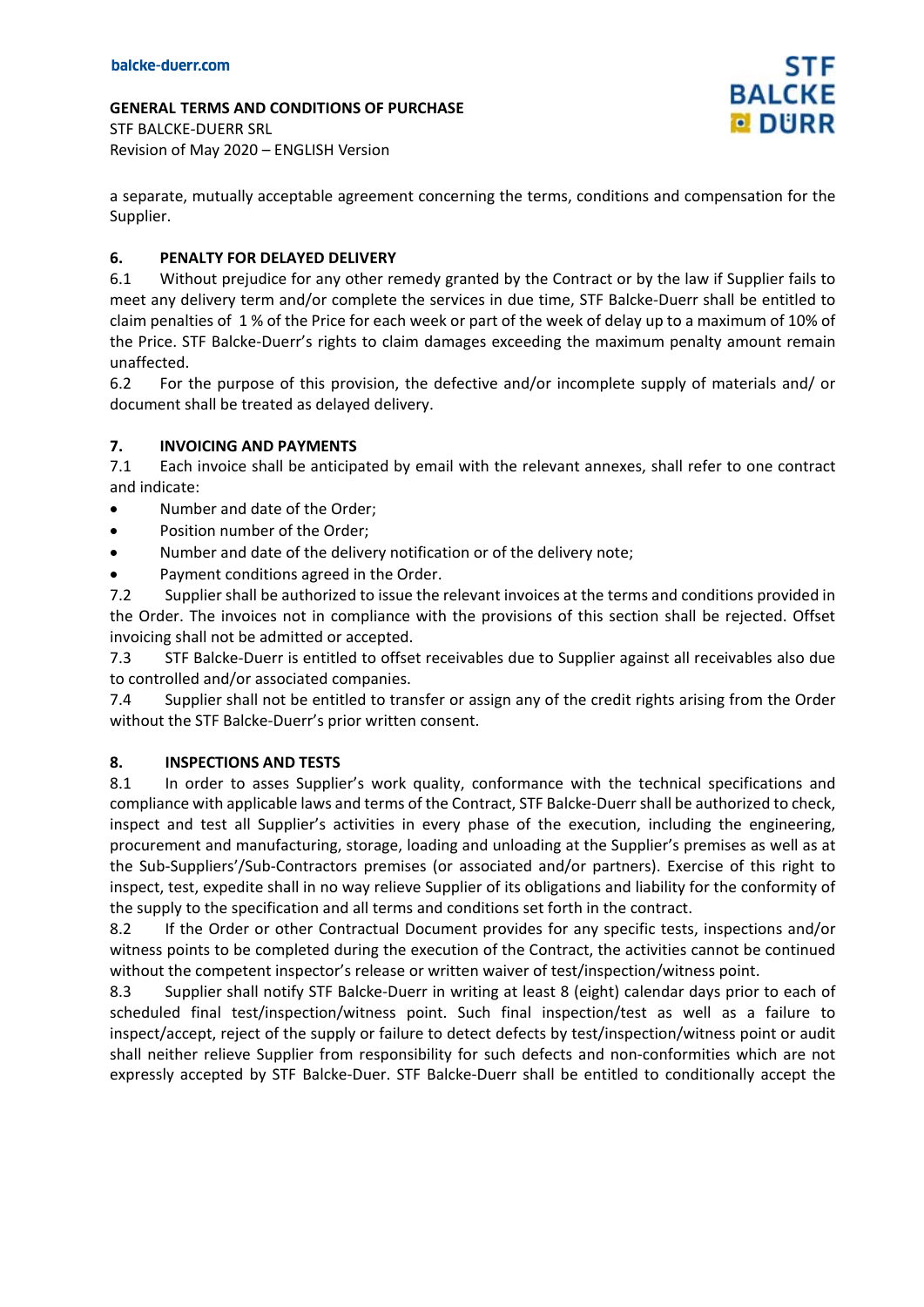STF BALCKE-DUERR SRL Revision of May 2020 – ENGLISH Version

supply. In this case Supplier shall be obliged to eliminate the defects and non conformities without delay and in the manner and at the conditions requested by STF Balcke-Duerr. Unless otherwise specified in the contract, the final inspections/tests shall include:

- material certificate test;

- visual test;

-dimension test;

- final certification test;

- issue of the FIC (Final Inspection Certificate).

8.4 Final acceptance shall occur only after commissioning/take over by the final customer of STF Balcke-Duerr.

8.5 If during the inspections/test or during commissioning/take over by the final customer, supply is found to be defective or otherwise not in conformity with the requirements of the Contract, STF Balcke-Duerr, in addition to any other rights, remedies and choice granted by the law and/or the Contract and in addition to seeking recovery of any and all penalties, damages and costs emanating therefrom, at its option and sole discretion and at Supplier's expenses may (a) require Supplier to take, without delay and at its own care, costs and expenses any actions as may be required to cure all defects and guarantee the supply's conformity to all requirements of the contract ("*make good*"); or (b) to take at the Supplier's costs and expenses such actions as may be required to cure all defects and/or bring the goods and/or services into conformity with all requirements of the Contract, (c) withhold total or partial payment, (d) reject and return all or any portion of the supply, and/or (e) terminate the Contract for default of Supplier. ll the above remedies may be cumulative.

8.6 Without prejudice for the provisions above, if the Order provides that the supply is delivered in lots/order lines/tranches, STF Balcke-Duerr reserves the right to inspect/test the conformity of the lot/order line/trhance at the completion of delivery of the full supply. Payments of the single lot/order line/tranche shall be in no way imply the acceptance by STF Balcke-Duerr of the supply partially delivered. 8.7 Unless agreed otherwise in writing all costs and expenses for the completion of the inspections/tests contractually foreseen shall be considered as included in the Price.

### **9. TRANSFER OF TITLE AND CUSTODY**

9.1 Unless otherwise agreed in writing Supplier shall be liable for any loss or damages and risks and title on the supply shall be transferred upon delivery of the supply according to the terms and conditions of the COntract.

### **10. TRANSPORT DOCUMENTATION**

10.1 Each DDT (transport document), relating to each single order, shall include:

- Order number and relevant order name, for which the delivery is made;
- Order position number;
- Condition of the single position (as account or as settlement);
- Condition of the Order (if as settlement);

Envelope containing the relevant certification (if applicable).

### **11. WARRANTY**

11.1 Supplier warrants that the supply shall be free from any defects that make the supplty not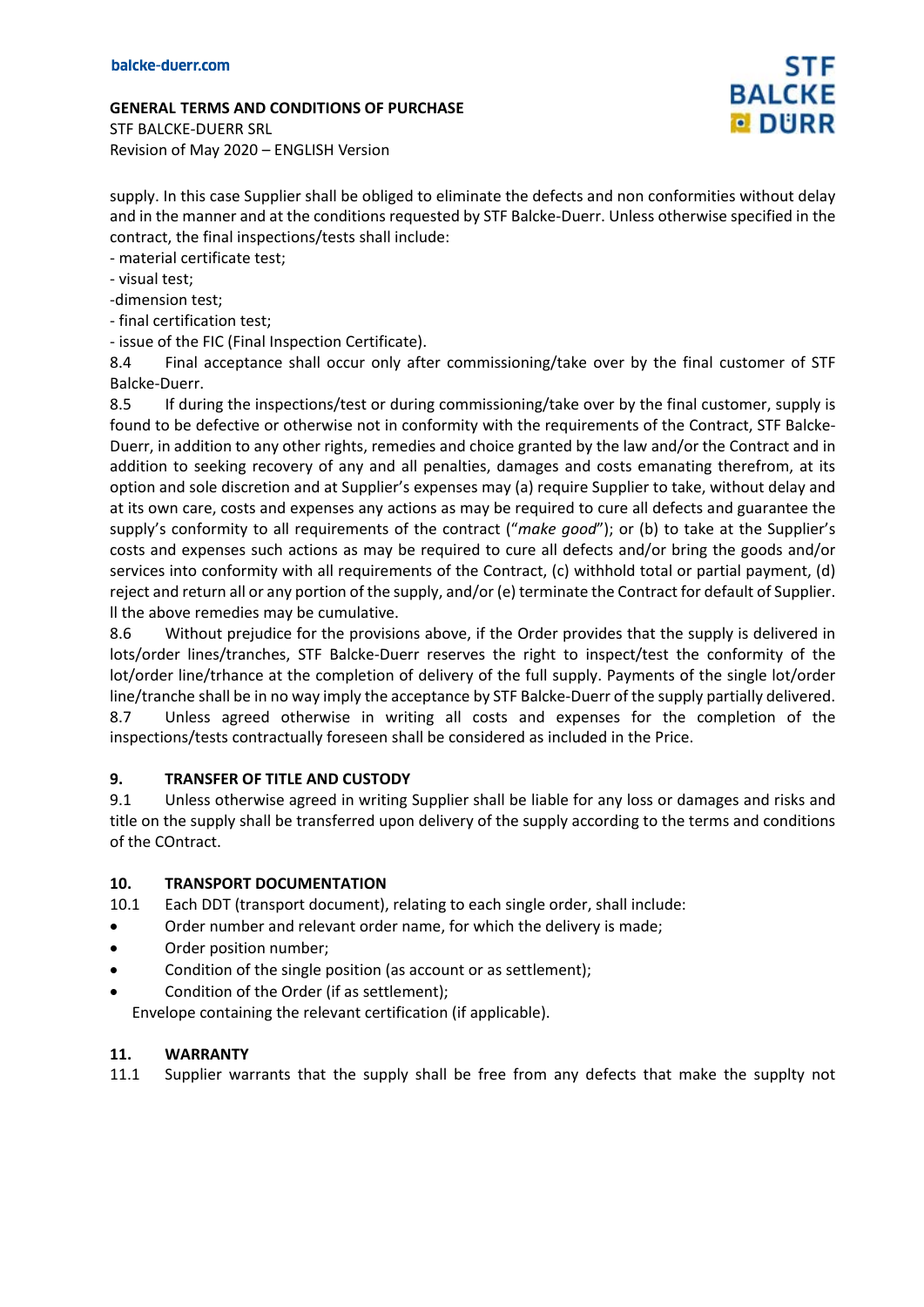**GENERAL TERMS AND CONDITIONS OF PURCHASE** STF BALCKE-DUERR SRL Revision of May 2020 – ENGLISH Version

conform to the any conditions of the Order, specifications, samples, drawings, designs, descriptions and other requirements provided or approved by the STF Balcke-Duerr or not suitable for the use and/or performances contractually foreseen.

11.2 The limitation period for defect claims is 24 (twenty-four) months from completed delivery in accordance with point 4.1 above. For newly supplied/performed or repaired parts, the period of limitation starts anew, insofar as the responsible party has not eliminated the defect expressly out of goodwill.

11.3 If the supply is found to be defective or otherwise not in conformity with the warranties herein during the warranty period, than STF Balcke-Duerr, in addition to any other rights, remedies and choices in may have by law and/or the Contract and in addition to seeking recovery of any and all damages and costs emanating therefrom, at its option and sole discretion and at Supplier's expenses shall be entitled to (a) require Supplier to inspect, remove, reinstall, ship and repair or replace/re-perform non conforming goods/services with goods/services that comply to all requirements of the Contract ("make good"); (b) take any actions as may be required to cure all defects and/or bring the goods and/or services into conformity with all requirements of the Contract, in which event all related costs and expenses (including but not limited to material, labor and handling costs) shall be for Supplier's exclusive account; (c) reject and return all or any portion of such goods/services and requires the restitution of the Price paid and/or (d) withhold payments. All the above remedies may be cumulative.

### **12. LABOR, ENVIRONMENT, HEALTH AND SAFETY**

12.1 Supplier shall at all times perform the obligations under the Contract by means of appropriately qualified, instructed and equipped personnel. The Supplier shall at all times comply with all the provisions concerning the economical treatment, working time, insurance policy and health and safety applicable to the personnel utilized in relation to the Contract pursuant to the National labor collective agreement and all and any law, regulation and contractual provisions.

12.2 Supplier shall at all times comply with all obligations, duties and responsibility provided for by the provisions regarding health and security at workplace and the relevant Health, Safety and Environmental policies and procedures provided by STF Balcke-Duerr and/or the final client applicable at the site where the performance of the supply shall take place.

12.3 Failure by the Supplier to comply with the provision under this section 12 shall entitle STF Balcke-Duerr to terminate the Order for default.

### **13. CODE, STANDARDS AND PROCEDURE**

13.1 Supplier is responsible to adhere and enforce all applicable standard, codes, regulations, specifications, instructions and procedures requested by STF Balcke-Duerr in relation with the completion of the supply. In the event of discrepancy between "codes, standards, regulations" and "specifications, instructions, procedures" provided by STF Balcke-Duerr, then codes, standard and regulations shall prevail. In any case, Supplier shall have to promptly drawn STF Balcke-Duerr's attention to such discrepancy. Changes in standards, codes, regulations etc implemented after the date of the Order shall, if such changes affect the supply, be notified to STF Balcke-Duerr, who thereupon shall decide on possible corrections of the supply.

13.2 Supplier undertakes to maintain a quality assurance system that complies with the latest standard for the STF Balcke-Duerr's industry field. Supplier warrants that any sub-suppliers or third parties engaged in the supply, or third parties' work, continuously and reliably, complies with latest standards.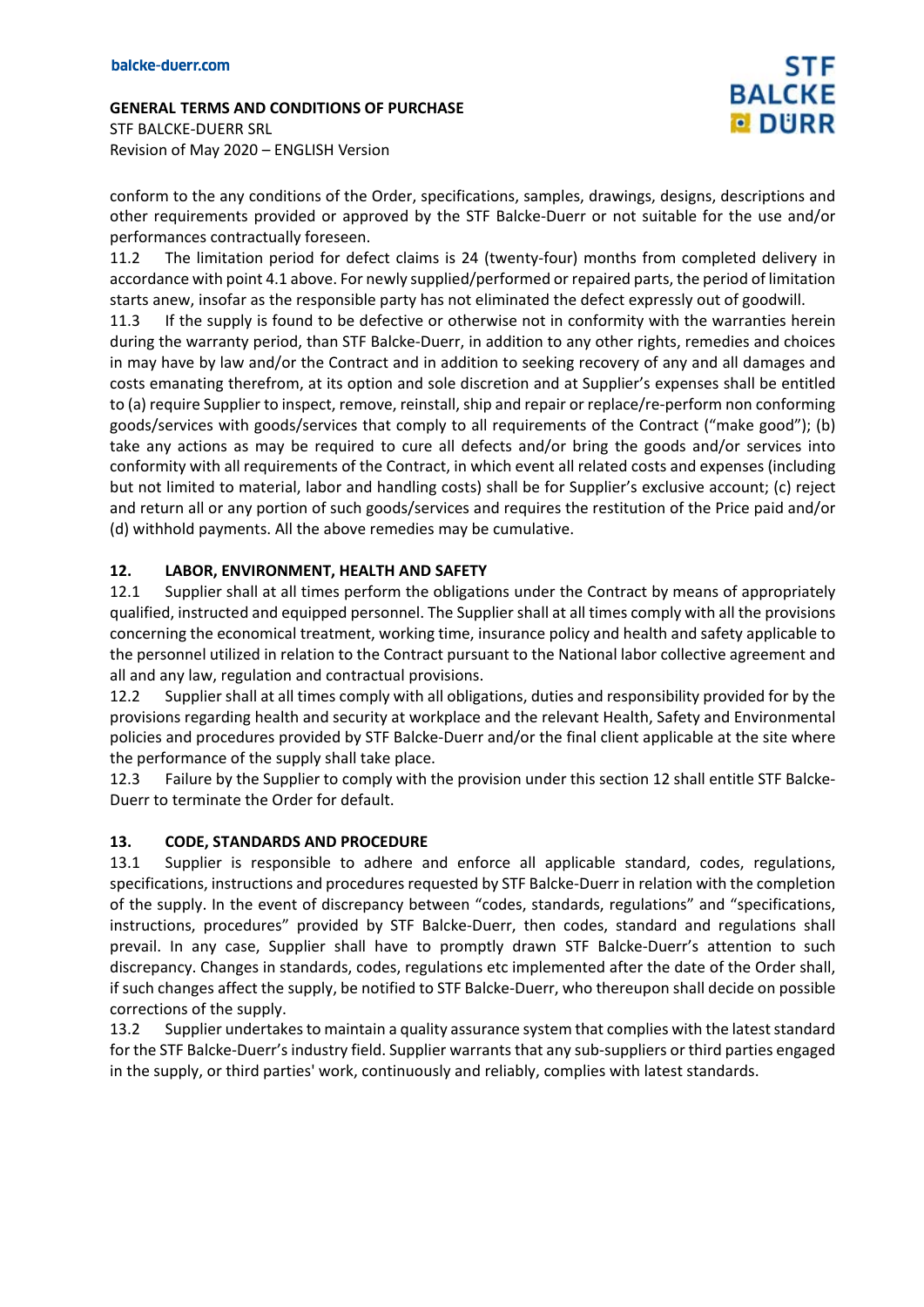**GENERAL TERMS AND CONDITIONS OF PURCHASE** STF BALCKE-DUERR SRL Revision of May 2020 – ENGLISH Version

13.3 For supply within the EU, Supplier shall comply with Directive 89/362/EEC concerning the "EC Declaration of conformity" and the "Declaration on the putting into service of machinery".

#### **14. COUNTERFEIT**

14.1 Supplier acknowledges and recognizes STF Balcke-Duerr's utmost attention to mitigate the risk concerning the supply of counterfeited, fraudulent suspected items ("CFSI"). Supplier warrants and guarantees, for themselves and for any sub-supplier engaged in the supply, that any number, code, register, standard or other referred to the supply is true, authentic and correct. Without prejudice for any indemnification rights, STF Balcke-Duerr reserves the right to reject any part of the supply suspected to be counterfeited or fraudulent.

#### **15. CHANGES**

15.1 STF Balcke-Duerr shall have the right at any time to make changes in drawings, designs, specifications, materials, packaging, time and place of delivery and method of transportation without the Supplier's automatic right to increasement of the Price and/or postponement of the delivery dates. Save the obligation of Supplier to complete the supply without delays or suspensions, Supplier shall notify the Purchaser within five (5) days if any such changes cause an increase or decrease in the cost, or the time required for the performance, an equitable adjustment shall be agreed upon and the Contract shall be modified in writing accordingly. If no notification is made by the Supplier within the above term, the changes requested by the Purchaser shall be considered definitely accepted with no right for the Supplier to claim adjustment of the prices and time of deliveries.

#### **16. PATENTS AND INDUSTRIAL PROPERTY**

16.1 Supplier warrants to have full title on the intellectual properties related to the supply. The Supplier shall indemnify STF Balcke-Duerr against all costs, claims, losses, expenses and damages incurred or for which it may be liable due or arising directly or indirectly out of any infringement or alleged infringement of patents, trademarks, copyright, design right or other intellectual property right occasioned by the supply with the sole exception when the infringement originated from the instructions, designs and/or specifications expressly provided by STF Balcke-Duerr.

#### **17. SUB- SUPPLIERS AND ASSIGNMENT**

17.1 Supplier may not assign the supply to sub-contractors or sub-suppliers not entirely nor in part without STF Balcke-Duerr's prior consent. Any assignment of the Contract to a sub-supplier without STF Balcke-Duerr's written consent shall not be effective *vis-a-vis* the STF Balcke-Duerr. Should STF Balcke-Duerr approve of any such sub-suppliers or assignments, however, this shall not release Supplier from any of his contractual obligations or duties under this Contract and Supplier shall be held fully liable for the works/services of any of the sub-suppliers or the third parties engaged by Supplier.

17.2 Supplier shall be liable to duly make all payments to its sub-suppliers. If Supplier fails to timely pay a sub-supplier STF Balcke-Duerr shall have the faculty, but not the obligation, to pay the sub-supplier and offset any amount due to Supplier by any amount paid to the sub-supplier. Supplier shall defend, indemnify and hold STF Balcke-Duerr harmless for all damages and costs of any kind, without limitation, incurred by STF Balcke-Duerr and caused by Supplier's failure of its obligation *vis-à-vis* the subcontractors.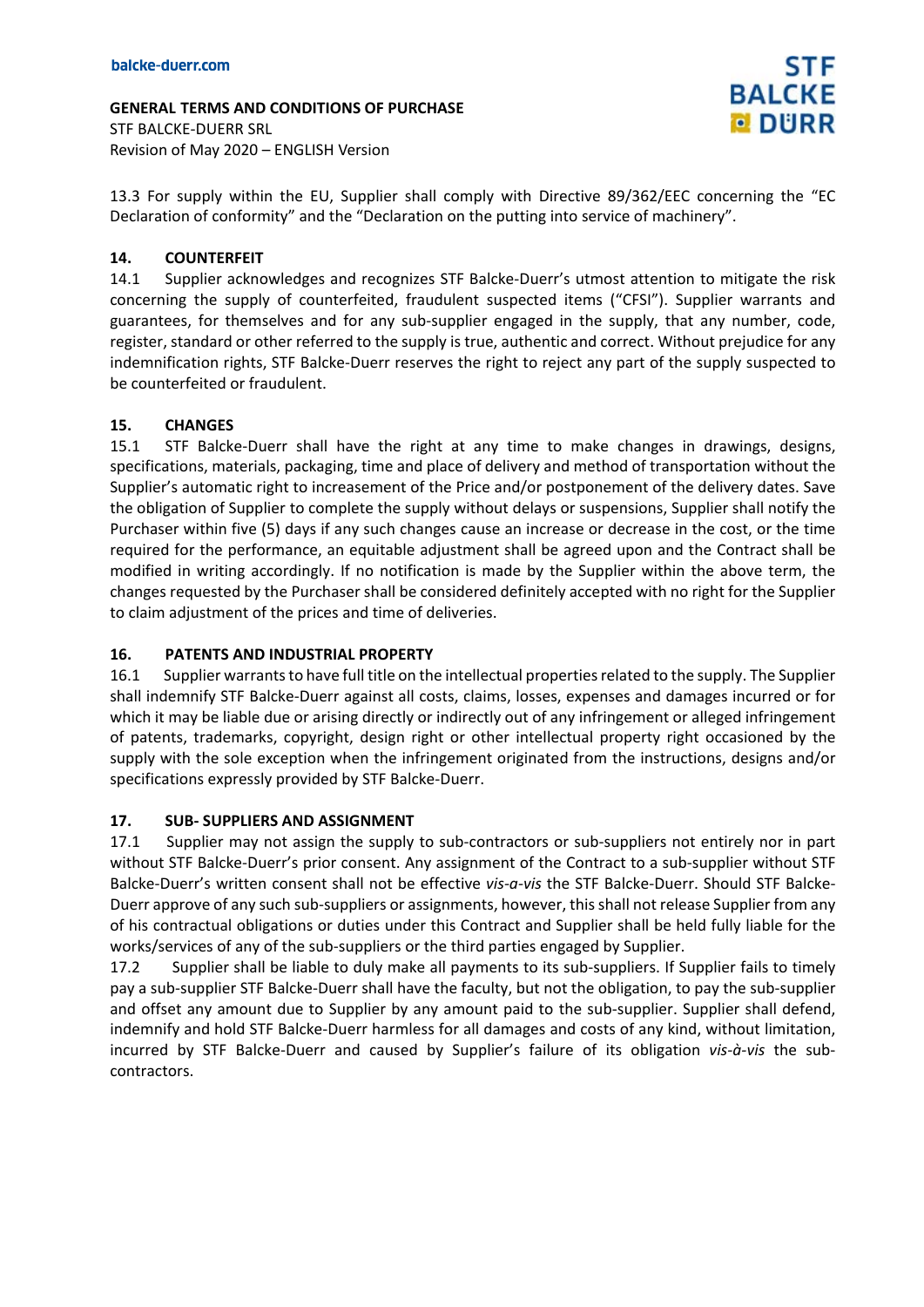STF BALCKE-DUERR SRL Revision of May 2020 – ENGLISH Version

### **18. SUSPENSION**

18.1 STF Balcke-Duerr - in its own unquestionable judgment and for whatever reason and in writing – may request the Supplier to suspend execution of the supply entirely or in part. Suspension shall be effective from the day the order of suspension is received by Supplier or the different date indicated thereon. Supplier shall, from that day, take all action necessary pursuant to the best diligence and the correct technical procedure for the safe custody and maintenance of the part of supply already executed and, within 20 (twenty) days agree upon the procedures to store goods for the assumed duration of the suspension.

18.2 Without prejudice for the right to obtain an extension of the delivery dates, Supplier shall be entitled to reimbursement of the documented expenses incurred due to the suspension only. In no case, the Supplier shall be authorized to claim for compensation for loss or prospective profits or damages caused by such suspension or withdrawals of suspension.

#### **19. TERMINATION AND WITHDRAWAL**

19.1 STF Balcke-Duerr reserves the right, at any time and for any reason, to withdraw from the whole contract or parts therof by giving prior notice of 7 (seven) days. STF Balcke-Duerr shall be obliged to pay the Supplier for all activities regularly completed and accepted through the effective date of withdrawal. If not otherwise agreed in writing, Supplier shall not be obliged to any further indemnification.

19.2 Without prejudice for the reimbursement of all the damages suffered and any other remedy foreseen hereto or by the law, STF Balcke-Duerr shall be entitled to immediately terminate the contract upon occurrence of each one of the following circumstance (i) Supplier does not meet the contractual deadlines; (ii) in STF Balcke-Duerr's reasonable judgment the Supplier is proceeding in the execution of the Contract so as to jeopardize the timely and duly completion of the supply in accordance with its terms; (iii) due to the accrued delay the payable penalties exceed the agreed maximum cap; (iv) Supplier fails to comply with any of the terms and conditions of the Contract; (v) any proceeding under bankruptcy or insolvency law is brought by or against Supplier or Supplier is insolvent towards its creditors. Termination shall become effective if Supplier does not cure such failure within 10 (ten) calendar days from receiving the notice of default.

19.3 In case of termination for any cause, Supplier (i) shall immediately stop all work thereunder and shall immediately cause any of its suppliers or subcontractors to cease their work; (ii) place no further subcontractors or purchase orders for materials, services or facilities hereunder, except as necessary to complete any continued portion of the Order; (iii) terminate all subcontracts entered into in relation with the execution of the Contract and (iv) deliver to the STF Balcke-Duerr all completed work, work in progress, including all designs, drawings, specifications and other documents produced or required in relation with the execution of the Contract. STF Balcke-Duerr has the right to acquire material and/or semi-finished products including any special equipment on reasonable terms and conditions.

#### **20. FORCE MAJEURE**

20.1 Any delay or failure in the performance by either party hereunder shall be excused if and to the extent caused by the occurrence of a force majeure. For purposes of this section, Force Majeure shall mean a cause or event that is not reasonably foreseeable, avoidable, irresistible and beyond the control of the parties. For the purpose of this clause, the event of force majeure shall include but not limited to: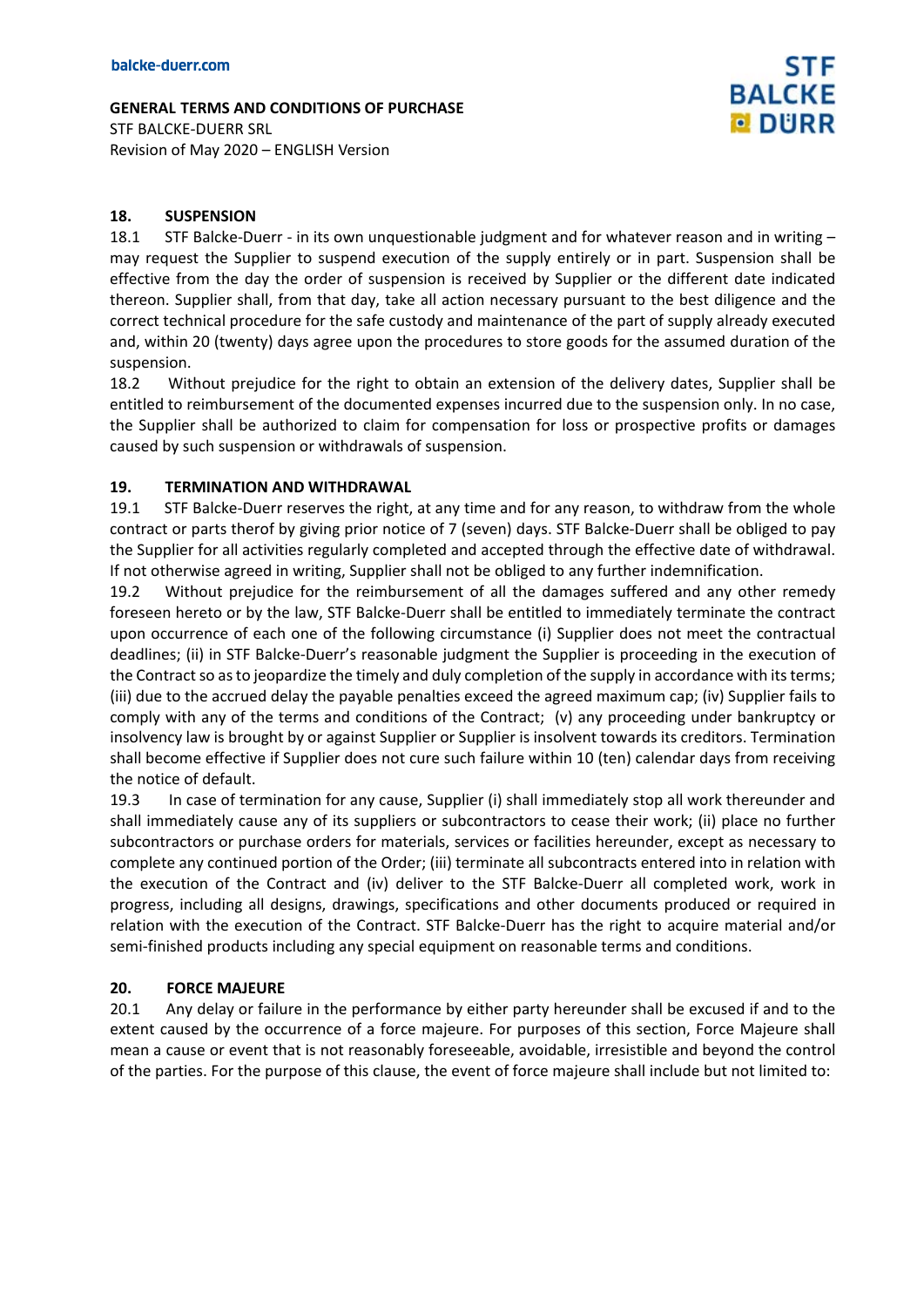STF BALCKE-DUERR SRL Revision of May 2020 – ENGLISH Version

- Local or company labor strikes;
- stop of the activities ordered by governmental authorities due to breach of safety rules;
- delays in procurements of raw materials;
- delays and failure in the performance by the sub-contractors.

20.2 Upon occurrence of a force majeure cause, the Contract shall be suspended without any rights to be indemnified by either party. The Parties shall be obliged to collaborate to limit the consequences of the force majeure event.

STF

**BALCKE DURR** 

20.3 The force majeure event shall have to be promptly communicated in writing, not later than within 3 days. The party affected by the force majeure shall have to provide the other party with all the information concerning the foreseeable duration of the suspension. The Parties shall agree in writing on the duration of the suspension that shall be subject to the provisions of article 18 above.

## **21. INDEMNITY AND INSURANCE**

21.1 Supplier shall defend, indemnify, release and hold harmless STF Balcke-Duerr, its directors, officers, employees and representatives, whether acting in the course of their employment or otherwise, against any and all suits, actions or proceedings and from any and all claims, demands, losses, judgments, fines, damages, costs, expenses or liabilities (including without limitation claims for personal injury or property or environmental damage, claims or damages payable to Final Client, attorney's fees) arising from any act or omission of Supplier and/or its subcontractors, except to the extent attributable to the negligence of STF Balcke-Duerr.

## **22. CONFIDENTIALITY**

22.1 Supplier undertake for themselves, their subcontractors, sub-suppliers, collaborators and employees to keep strictly confidential all the proprietary information of STF Balcke-Duerr and/of the affiliate companies provided or to which access was provided in relation with the execution of the supply (including but not limited to designs, projects, specifications, datas, assets or other information).

22.2 Supplier shall not divulgate any information concerning the existence of the content of the Contract (or any part thereof) or related documents nor use the name, trademark, photos or any other reference to the STF Balcke-Duerr or the STF Balcke-Duerr affiliate in any commercial advertisement, marketing initiative or other publication whatsoever without the previous written authorization of the STF Balcke-Duerr.

### **23. APPLICABLE LAW AND LEGAL VENUE**

23.1 The Contract, and the rights and obligations of the Parties hereunder, shall be governed by, construed and interpreted exclusively in accordance with the laws of the Republic of Italy.

23.2 All disputes arising out of or in connection with the Contract shall be subject to the exclusive Italian jurisdiction and shall be submitted to the exclusive competence of the Courts of Milan (Italy).

# **24. CODE OF ETHICS**

24.1 When conducting its business and managing relations with third parties (including but not limited to clients, suppliers, employees, collaborators, public administrations, administrative Authorities, monitoring bodies, etc.), STF Balcke-Duerr the Code of Ethics available on http://www.balcke